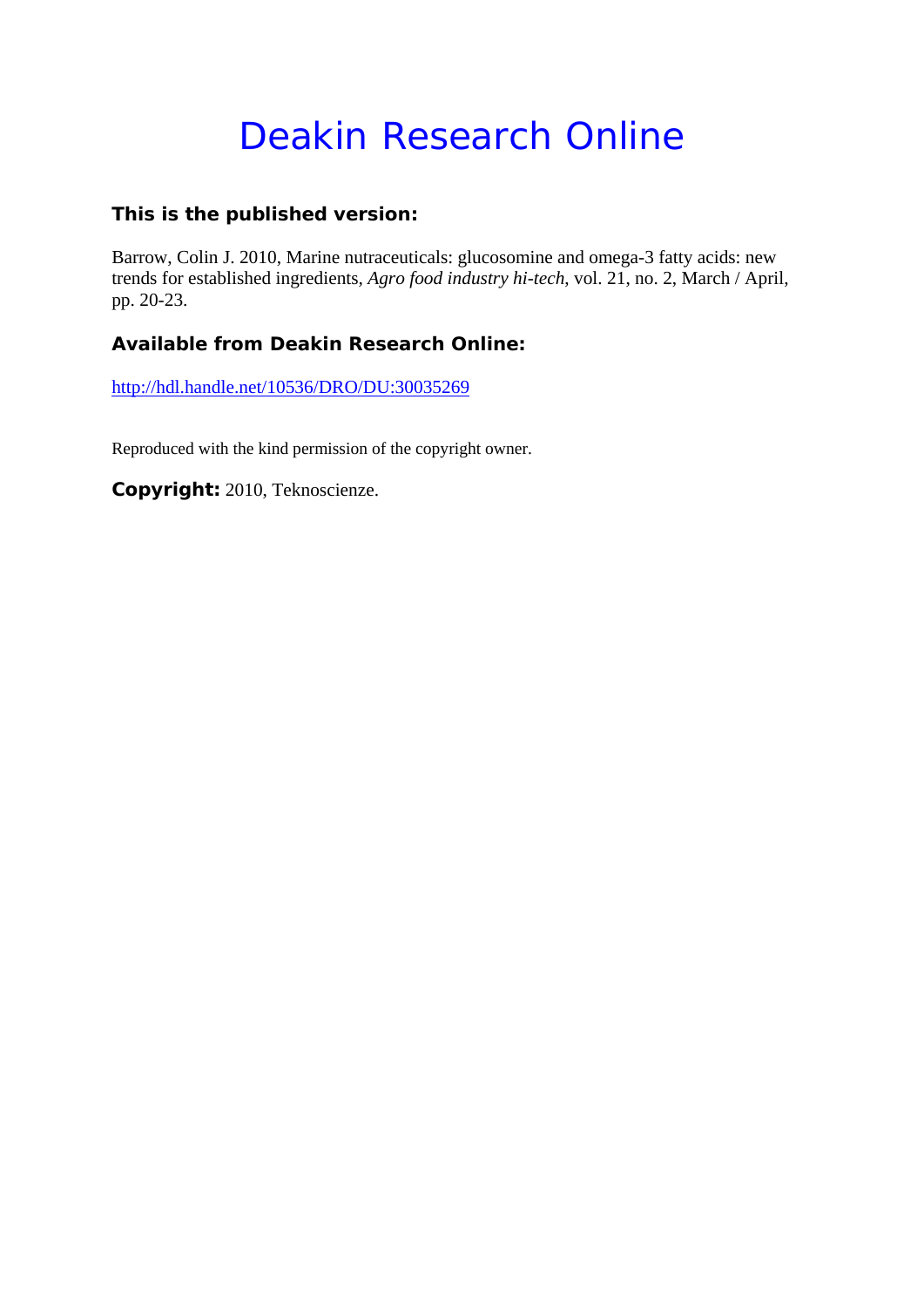## Marine nutraceuticals:  $g$ lucosamine and omega-3 fatty acids New trends for established ingredients  $\overline{\phantom{a}}_{\rm Colin. 8arow}$



#### COLIN J. BARROW

Deakin University, Faculty of Science and Technology, Geelong, Victoria 3217, Australia

ABSTRACT: Glucosamine and long-chain omego-3 lipid are the two most widely consumed marine nutraceuticals. These ingredients have been used as dietary supplement ingredients for many years, but are now becoming important functional food and beverage ingredients, The production of GRAS and vegetarian glucosamine has led to increased use of this ingredient in beverages in particular. For long-chain omega-3 lipid the development of stabilisation technologies has been critical for the increased use of these lipids in functional foods. The development of new sources of both of these ingredients, together with novel delivery and application technologies, will continue to drive increased consumption of these marine nutraceuticals, in particular as functional food and beverage ingredients.

KEYWORDS: Glucosamine, omega-3, EPA and DHA, marine nutraceuticals,

#### INTRODUCTION

Glucosamine is primarily consumed as a dietary supplement for the prevention or treatment of osteoarthritis, which affects about 21 million Americans and is the most common form of arthritis worldwide. Although the clinical evidence to support the efficacy of glucosamine is not conclusive, it is very strong. The two largest clinical trials on glucosamine for osteoarthritis were published recently, The NIH-sponsored multicenter study, known as the glucosamine/chondroitin

arthritis intervention trial (GAIT), compared 1500 mg/day of glucosamine hydrochloride alone, 1200 mg/day of chondroitin sulphate alone, glucosamine hydrochloride and chondroitin sulphate together, the drug

Celecoxib (Celebrex), and a placebo for 24 weeks (1), The study found that for a subset of participants with moderateto-severe pain, glucosamine combined with chondroitin sulphate provided stotislically significant pain relief compared with placebo, with about 79 percent of participants having a 20 percent or greater reduction in pain versus about 54 percent for placebo. The second recent study, the glucosamine unum die efficacy (GUIDE) trial, was carried out on 300 participants in three groups, one taking

1500 mg/day of glucosamine sulphate, the second 3000 mg/day of acetaminophen, and the third a placebo for 24 weeks (2). Results indicated that glucosamine sulphate was more effective than either placebo or acetaminophen at reducing pain. A recent systematic review and economic evaluation of the clinical effectiveness of glucosamine and chondroitin supplements concluded that there is evidence Ihat glucosamine sulphate

shows some clinical effectiveness in the treatment of osteoarthritis (3). Strong clinical support and consumer awareness has enabled glucosamine to become an established dietary supplement ingredient with about a 10 percent worldwide growth rate from 2003 to 2008. Sales in the USA alone were \$872M in 2008 and about \$2B globally. Glucosamine has had less success as a functional food ingredient than as a dietary supplement ingredient, partly because the major source of glucosamine is from shrimp shells and is not Generally Recognised as Safe (GRAS) in the USA. Recent new sources of glucosamine with GRAS status, together with improved food and beverage formulation, have increased the use of glucosamine in food and beverages. A summary of new glucosamine sources and food and beverage formulations will be given below.

The health benefits of the long-chain (LC) omega-3 fatty acids eicosapentaenoic acid (EPA) and docosahexaenoic

Spectrodycibi di GRAS cudi ke nakatima diugoskania e hos bod o increment use of Stirongestion ( m astremyes in a allindar.

> ha han dikilombo Az ram y Pilicika*d* Ann which died

e i 1979<br>Stanjeni i 1979 i 1979 i 1989<br>Stanjeni i 1979 i 1989 i 1989 i 1989

VIR an interest subset

panga sa lulaya 1931.<br>Kabupatèn P

acid (DHA) are established and have been the subject of numerous reviews (4-7). Although the clinical evidence is strongest for cardiovascular benefit LC omega-3s have a variety of health benefits and are

considered wellness products, leading to relatively good success in functional foods. Approximately 300 new LC omega-3 fortified food products were introduced worldwide in 2006, 400 in 2007 and 700 in 2008, with global retail sales of these fortified foods expected to grow from about \$5B in 2008 to \$8B in 2012 (8). Major brands such as Minute Maid, from Coca Cola, and Tropicana, from Pepsi, have launched LC omega-3 fortified products. In addition to the functional food market, adding DHA to infant formulae has become

the industry standard, with DHA fortified formulas representing about 70 percent of the total \$9B global infant formula market. The dietary supplement market for I.C omega-3 also remains strong, with the majorily of ingredient in this segment being derived from fish. The major source of DHA in infanl formula is supplied by single cell organisms (SCO). mainly from the organism Crypthecodinium cohni; produced by Martek Biosciences, LC omega-3 for

fortified food normally requires stabilisation through the use of microencapsulation and both SCQ and fish sources are being used in foods. New sources of LC omega-3 fatty acids, together with improved microencapsulation and delivery technologies, are helping 10 expand the use of this ingredient in foods. A summary of new sources and delivery technologies will be given below.

 $\mathcal{G}^{\prime}$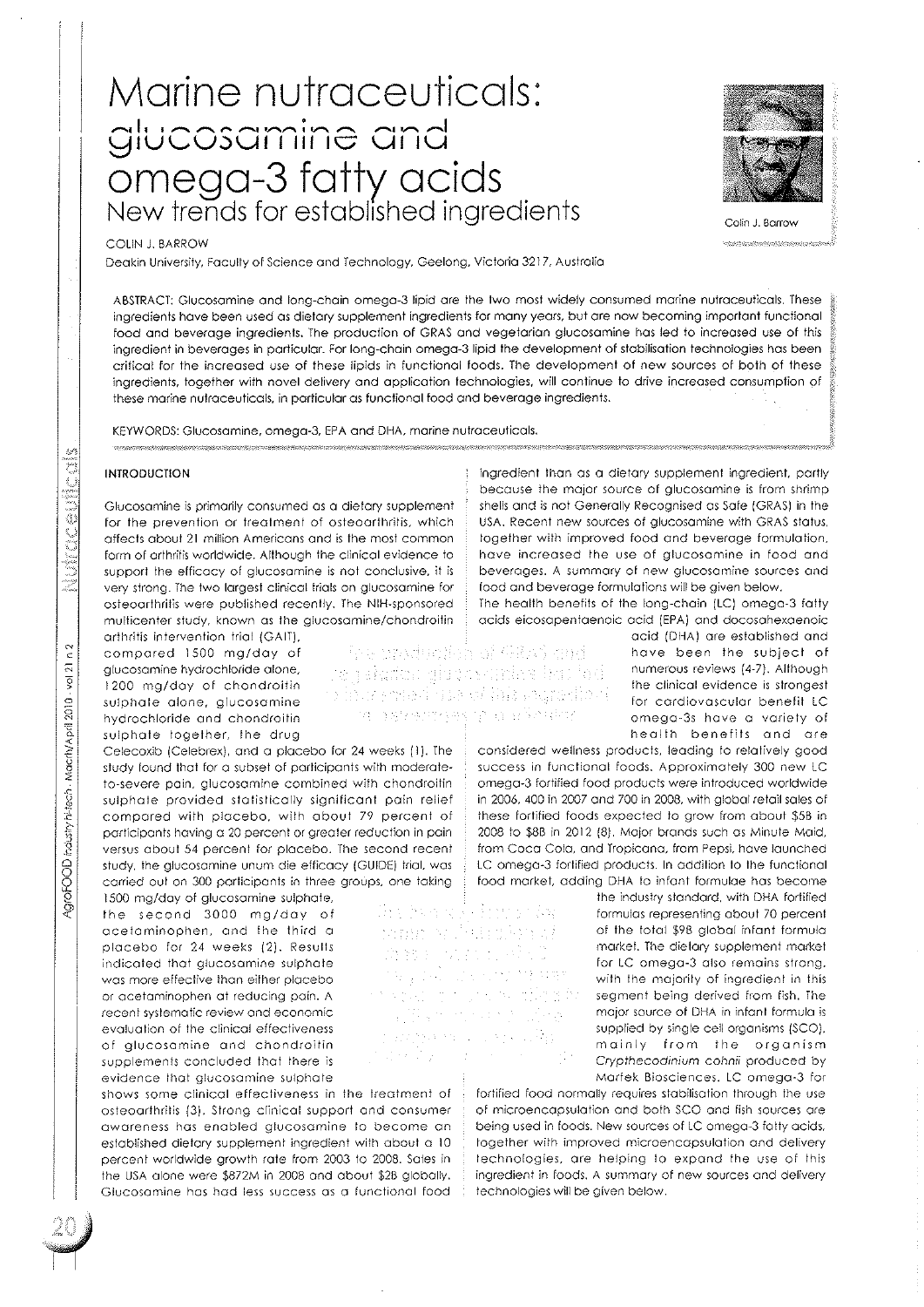#### PRODUCTION OF GRAS GLUCOSAMINE

Recently vegetarian sources of glucosomine have been developed Teading to the Iguach of Carall's Regenasure® glucosamine derived from the fungus Aspergillus niger, Cyanotech's JointAstin® produced through fermentation, and products from DNP Internationol ond Chino-based Hygieia Health. In 2007 Cargill obtained GRAS status for Regenosure@ making this product allowable for use in mainstream food and beverage applications. In addition to being GRAS Regenasure<sup>®</sup> is vegetarian

and kosher, overcoming key industry hurdles for use in foods in the USA. Glucosamine is derived from chitin, the second most abundant polymer on earth after cellulose. Chitin is primarily derived from shrimp and crab shells. However, chitin is also abundant in the cell walls of fungi such Aspergillus sp., Penicillium sp. and Mucor sp. Regenasure@ is derived from the

common Aspergillus sp., Aspergillus niger (9). Glucosamine is produced from fungal biomass in a similar manner to how it is produced from shrimp shells. That is, the biomass is deproteinated using aqueous sodium hydroxide. Washed material is subsequently depolymerised using hydrochloric acid, and the glucosamine precipitated, washed and dried. Enzymes such as chitinases can be used for the depolymerisation step, but this method results in a *more*  expensive process and so is not used industrially (10).

#### GLUCOSAMINE FORMULATION IN FOODS

Beverages containing glucosamine have been on the market in the USA for several years. One of the earliest giucosamine beverage products was Joint Juice ®, which contoins 1500 mg of Glucosamine hydrochloride per serving. Because of the non-GRAS status of shrimp shell derived glucosamine, products such as Joint Juice<sup>®</sup> were starting to be targeted for review by the FDA. However, the introduction of Cargill's GRAS ingredient enabled beverage makers to replace their non-GRAS ingredient and overcome a key regulatory hurdle to having their products accepled in the mass market. The GRAS status of Regenasure<sup>®</sup> has also enabled large multi-national companies with strong brands such as Coca-Cola to add glucosomine to their beverages. In 2007 Coco-Colo North America launched Minute Maid Active, which contains 750 mg of Glucosamine hydrochloride (Regenasure@) per serving os port

of the Minute Moid Enhance Juice line. In 2000 Pepsi purchased SoBe which sold functional beverages, including a glucosamine containing beverage for joint health. However, Pepsi has not yet launched a glucosomine product under it major brands such os Gatorade or Tropicana.

Glucosamine is readily formulated into beverages since it is a highly water soluble, colourless ingredient. with little toste. Numerous beverages containing glucosamine

There is sill considerable room for market expansion of tC omega-3 forlifted foods and the next lew years will determine how successful this aboot al ed lliv fasiberad

have been launched in the lost few years, some of which are shown in Figure 1. Glucosamine has also been formulated into several food products, including cereal and vonurt However, alucosamine beverages have been much more successful than glucosamine foods. The total dollar volume of glucosamine containing foods and beverages is unclear. However, it is clear that by far the major component of the \$2B glucosamine market is dietary supplements and functional foods and beverages sales are still small. Although there is high consumer awareness of

> glucosamine, it is not considered a general wellness ingredient, which could inhibit its growth in mass market food and beverage applications. It will be interesting to walch the growth of this category over the next several years, especially with some suppliers getting European approval for their vegetarian glucosamine ingredients, including China-based Hygieia Health with GlucosaGreen<sup>®</sup>, although not yet

> > oong<br>P

d Ő ₽ en<br>Ing Ô Í Ä

AgroFOOD industry hi-tech

Macrh/April

12010

 $1219x$ 

 $\frac{1}{2}$ 

for food use. Foods and beverages are targeted at a healthy population and can be consumed by a variety of people at various dosages. Cargill has applied for novel food ingredient status in Europe for Regenasure@, but this was delayed by the UK's Food Standards Agency due to a lack of information on whether it would affect people with diabetes. In late 2009 the European Food Safety Authority has denied further health claims for glucosamine since claims need to show a reduction of disease risk and there is lack of clinical data on the ability of glucosamine to prevent cartilage degeneration outside of patients with osteoarthritis. Such regulatory decisions will make it difficult for glucosamine food and beverages to launch successfully in the EU.

#### NEW SOURCES OF LONG-CHAIN OMEGA-3 FATTY ACIDS

LC omega-3 fatty acids from fish oil are widely used in functional foods. New alternative sources of LC omega-3 will lead to expansion of the use of these fatty acids. These sources are primarily novel SCOs and genetically-modified plants. For example, Du Pont has developed both EPA and DHA producing yeast strains through metabolically engineering Yarrowia lipolytica. Desaturase and elongase genes were introduced into the oleaginous yeast to synthesize these fatty acids under fermentation conditions.

Figure 1, Examples of glucosamine products conforming Regenasive?.

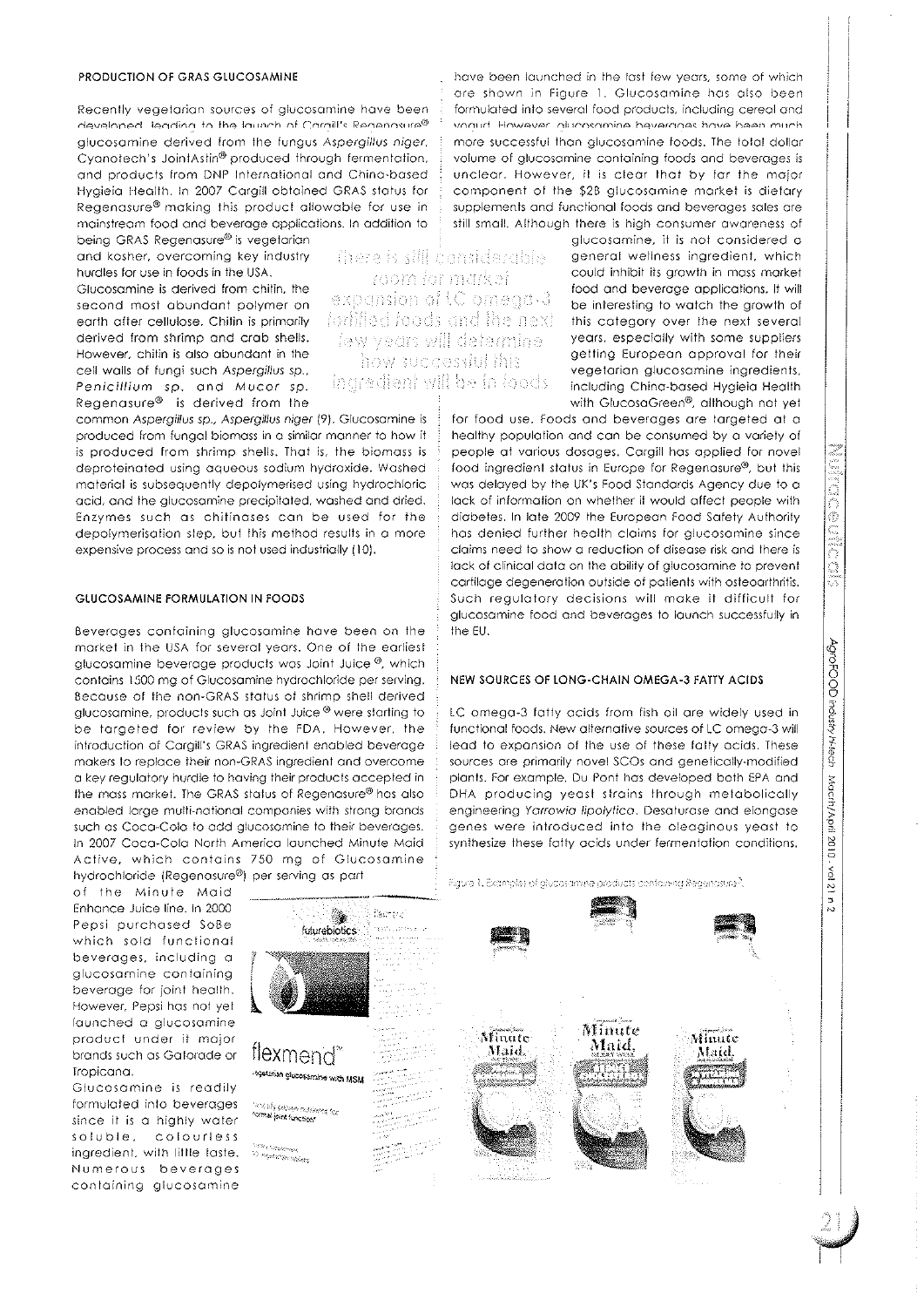These genetically modified yeasts con produce up to 55 percent LC omega-3 in the accumulated oil under optimized conditions (11). Numerous other groups are targeting the development of natural and genetically modified SCOs for the production of LC omega-3 fatty acids. A number of groups are also targeting the development of plont sources. The most advanced is Monsanto, who have developed a genetically modified soybean oil rich in omega-3, and have recently had a positive response from

the FDA with regard to their GRAS notice no. GRN 000283, essentially ruling that this modified oil is safe to eat. However. the Monsanto soybean product contains stearidonic acid rather than EPA or DHA, and so relies on the conversion in the body to especially EPA. Conversion from slearidonic acid to EPA is more efficient than from a~linolenic acid, the most common plant omega~3, but is still very inefficiently converted to DHA.

il e dovolo, inani of now sources of both of these ingrediants, logather with novel delivery and application<br>technologies, will confinue to drive increased consumption of these marine nutraceuticals, in particular as functional food and beyerage ingredients

Other companies, such as the world's largest chemical company BASF, are attempting to genetically modify plants to produce EPA and DHA. BASF is taking genes from marine algae and inserting them into canola and flax with the aim of producing canola or flax oils containing EPA and DHA. DuPont is working on producing genetically modified soya beans that are capable of converting ALA into EPA and DHA, using genes from the fungus Saprolegnia diclina, and have achieved up to 40 percent weight of the oil as LC omega~3 (12). The two key issues for commercialisation of these sources of LC omega-3 are consumer acceptance of genetically modified oils and price competitiveness with relatively low cost fish oils.

#### NEW MICROENCAPSULATION STRATEGIES FOR DELIVERY OF LC OMEGA-3 TO FOODS AND BEVERAGES

For many food applications microencapsulation is a necessary strategy for stabilising the sensory properties of LC omega-3 lipids, whether these lipids are derived from fish, microbial or genetically modified plant sources. Oils rich in EPA and DHA rapidly oxidise to form aldehydes with unpleasant taste and odour. which can make food unpalatable. For example, the LC omega-3 oxidative degradation product c-4-heptanal has a burnt fishy flavour at levels as low as 0.04 ppm, while t,c-3.6-nonadienal has a fish-like flavour and f,c-2,6-nonadienal has a green, fresh fishlike flavour at levels as low as 0.01 ppm. The most common method of stabilization these oils is through the use of microencapsulation to protect the oil from exposure to light and oxygen. effectively inhibiting the initiation of free-radical based oxidation of EPA and DHA. Several microencapsulation technologies are available and have been applied to fish oil to varying degrees of success. These include spray-dried emulsions, gravity-flow dry blending, fluidized bed coating, molecular inclusion, liposome entrapment and single- and multi-core complex coacervalion (13). The most commercially developed processes are spray-dried emulsions and complex coacervation. Producing a spray-dried emulsion involves making an oil-in-water emulsion in the presence of protein or carbohydrate and spray drying the emulsion. Some limitations of spray-dried emulsions are that the particle size is normally large, the oil payload is low at around 30 percent, and the level of surface oil can be high. Clover Corporation of Australia has successfully applied a spray dried emulsion ingredient, which is stabilised using Maillard chemistry to cross-link protein and corbohydrate, to a variety of food products. This technology was developed by Food Science Australia and CSIRO (14), Martek has taken advantage of the versatility of shell material capable of forming spray dried emulsions to offer both protein and carbohydrate based encapsulated DHA, thereby satisfying Kosher, Halal, vegetarian and non-allergenic requirements.

A novel variation of complex coacervation was developed by Ocean Nutrition Canada using a controlled aggregation process to form on agglomeration, followed by the controlled formation of on ouler shell surrounding the agglomeration, to produce a multi-shell particle (15, 16). This method of "multicore" complex coacervation results in a high oil content of 60-70 percent by powder weight, leading to lower cost and less powder per serving to obtain a specific dosage. Multicore complex coacervation also leads to

very low surface oil, probably because a shell is formed around the coacervate after agglomeration has occurred, improving sensory performance. However, a disadvantage of complex coacervation is that the shell material is currently limited to gelatin. Both a positively charged polymer and a negatively charged polymer are required for complex coacervation and certain gelation and gel setting properties are necessary for successful shell formation. Recent work at Ocean Nutrition Canada has led to the development of a whey protein based complex coacervate product. although this is still in development (17). Figure 2 compares the physical structure of the whey protein and gelatin powders.



Figure 2. Comparison of Gelatine (lef!) and Whey prolein (right) lC omego-3 powder produced using complex coocervolion (lhonks to Oceon Nutrilion Canada forimages).

#### CONCLUSION

Glucosamine and LC omega-3 lipids are by for the most widely used marine-derived nutraceuticals. Glucosamine is an established supplement ingredient but is only just starling to be used in food products. Glucosamine is having some success in beverage applications. particularly in the USA where GRAS status has been obtained for a vegetarian version. Further expansion of glucosamine as a functional food ingredient will depend upon an ability 10 get novel food status in a variety of countries. Also, glucosamine is not a general wellness ingredient. but rather a product targeted at osteoarthritis. This wilt inhibit its growth in foods, portly due to an inability to get health claims due to a lack of data outside of patients with osteoarthritis, and partly due to the difficulty in marketing a disease specific ingredient into foods. Glucosamine wlll likely have some success in targeted areas such as sports beverages, but Ihe jury is out os to whether this ingredient can effeclively penetrate into moss market food

 $\vert$ 

 $\mathbb{Z}$ 

 $\vert \ \ \vert$